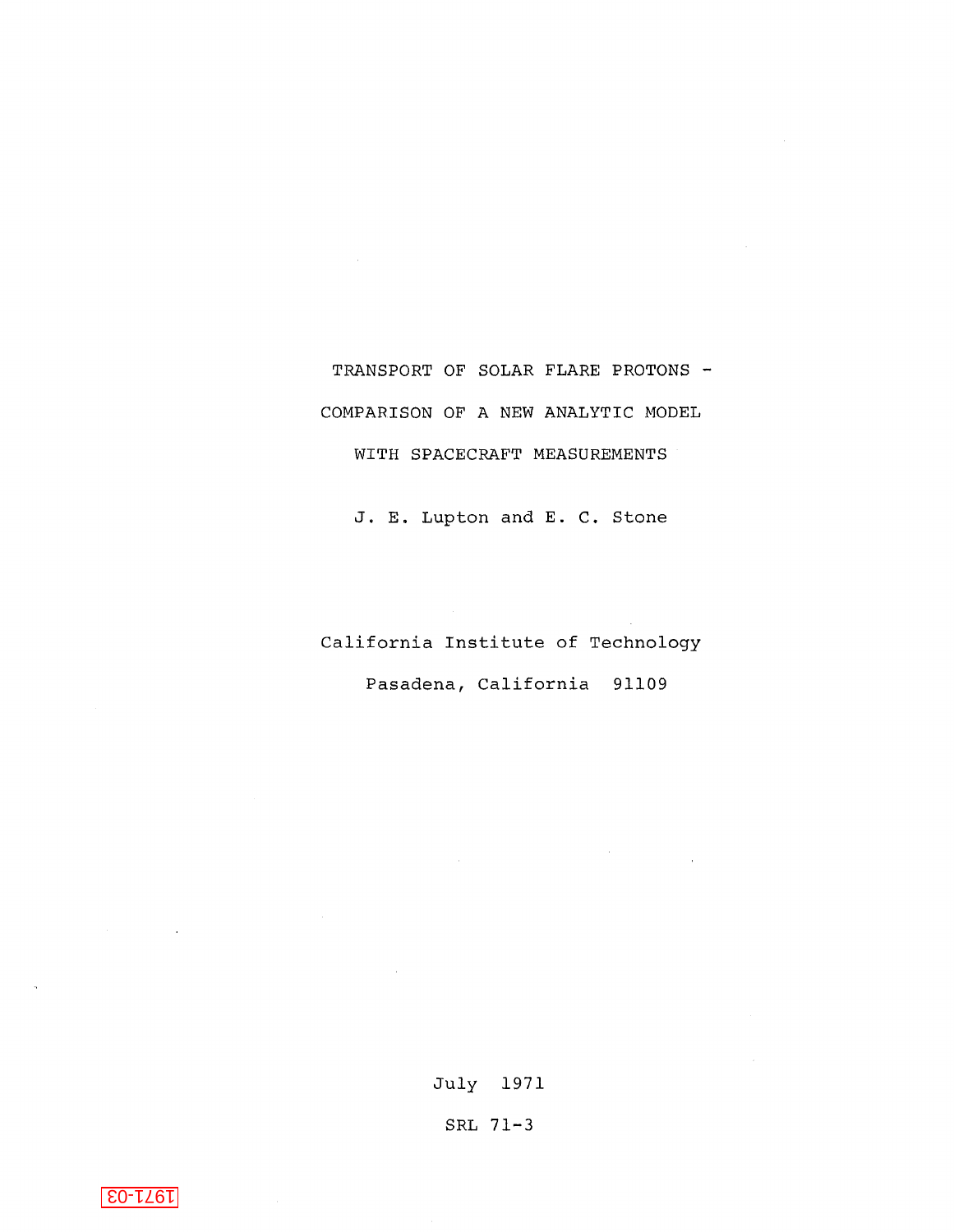## TRANSPORT OF SOLAR FLARE PROTONS - COMPARISON OF A NEW ANALYTIC MODEL WITH SPACECRAFT MEASUREMENTS

## J. E. Lupton and E. C. Stone

California Institute of Technology, Pasadena, California, U.S.A., 91109

An analytic solution has now been obtained to the complete Fokker-Planck equation including the effects of convection, interplanetary deceleration and acceleration, corotation, and anisotropic diffusion with  $\kappa_{\rm H}$  constant and with  $\kappa_1 \propto r^2$ . With the boundary of the diffusing region at 2.3 AU, a solar wind velocity of 400 km sec $^{-1}$ ,  $\kappa_{\rm H}$  ~7x10<sup>2.0</sup> cm<sup>2</sup> sec $^{-1}$ , and impulsive injection on the line of force connecting to the earth, the solution yields a time to maximum for the particle flux of  $\sim 10$  h and an exponen-<br>tial decay time of  $\sim 25$  h. Several solar flare particle events have been. observed with the Caltech Solar and Galactic Cosmic Ray Experiment on OG0-6. Detailed comparisons of the calculated time dependence of the fluxes with these observations of 1-70 MeV protons show that the model adequately describes both the rise and decay times, indicating that  $K_{\text{H}}$  = constant is a better representation of conditions inside 1 AU than is  $\kappa_{\rm H}$   $\propto$ r.

Introduction. The propagation of energetic solar flare particles through interplanetary space has been studied both theoretically and experimentally for a number of years. Although Parker (1965) had included a term for adiabatic deceleration in his general formulation of particle propagation, analytical descriptions of solar flare particle propagation only recently have included adiabatic effects (Fisk and Axford, 1968; Forman, 1970; Forman, 1971).

Experimentally, the first evidence for energy-change processes in interplanetary space was reported by Murray, et al (1971) using data from the Caltech<br>Solar and Galactic Cosmic Ray Experiment on OGO-6 (Althouse, et al. 1967). Since Solar and Galactic Cosmic Ray Experiment on OGO-6 (Althouse, et al, 1967). that report, additional flare events have been studied and compared with the above analytic descriptions of particle propagation. As expected, the predicted flux risetime was too slow or the predicted time dependence of the decay was other than the observed exponential dependence. Therefore, the following analytical solution for particle propagation was derived.

2. The New Solution. The Fokker-Planck equation, which describes the propagation of cosmic ray particles in interplanetary space, can be written:

$$
\frac{\partial n}{\partial t} + \vec{v} \cdot \left\{ \vec{V} \left[ n - \frac{1}{3} \frac{\partial}{\partial T} \left( \alpha T n \right) \right] - \underline{\kappa} \cdot \vec{v} n \right\} = - \frac{V}{3} \frac{\partial}{\partial r} \frac{\partial}{\partial T} \left( \alpha T n \right)
$$
 (1)

 $\mathbb{I}$ 

where n is the particle density, V the solar wind velocity, T the particle where n is the particle density,  $\sqrt{m}$  and  $\frac{m}{m}$  and  $\frac{m}{m}$  is the diffusion tensor. If the solar wind velocity V is assumed to be independent of the spatial parameters, the equation then reduces to:

$$
\frac{\partial n}{\partial t} + \vec{v} \cdot (n\vec{v}) - \vec{v} \cdot (\underline{\kappa} \cdot \vec{v} n) = \frac{2V}{3r} \frac{\partial}{\partial T} (aTn)
$$
 (2)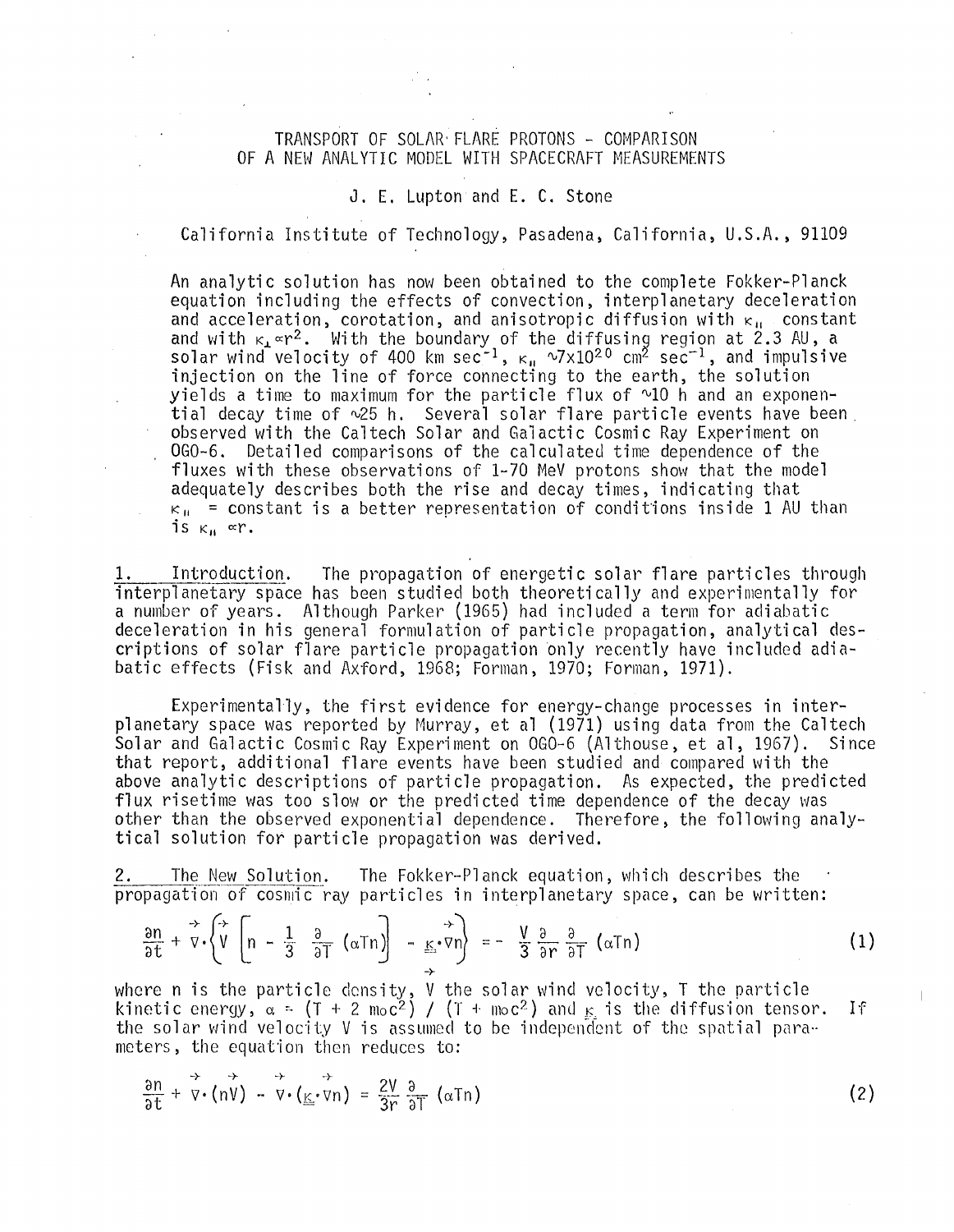$$
\frac{\partial n}{\partial t} + \vec{v} \cdot (n\vec{v}) - \vec{v} \cdot (\underline{\kappa} \cdot \vec{v} n) = \frac{1}{\tau_0 r} \frac{\partial}{\partial T} (Tn)
$$
 (3)

where  $\tau_{\mathsf{F}}(r)$  =  $\tau_{\mathsf{o}} r$ . This includes the effects of anisotropic diffusion, con-<code>vection</code>, and en $\overset{\text{\normalsize{a}}}{}$  change. Note that adiabatic deceleration is a special case of Eq. 3 with  $\tau_F$  (r) = 3r/4V and  $\alpha(T)$  = 2.

A solution to Eq. 3 has been found which describes solar flare particle transport, using the following simplifying assumptions:

1. The particle density n depends only on radial distance r, azimuthal angle  $\theta$ , time t, and particle kinetic energy T.

2. The energy T is not treated as an independent variable.

3. The solar wind velocity V is radial and independent of  $r$ ,  $\theta$ , and t.

4. The density is a power law in kinetic energy  $n(r, \theta, t, T) = n_c(r, \theta, t) T^Y$ .

5. The particles are impulsively injected at  $r=r_{\rm s}$  at time t=0.

6. The density n must remain finite as  $r \rightarrow 0$  (this is a substitute for a more realistic but more complicated boundary condition specified at  $r=r_c$ ).

7. A perfectly absorbing boundary exists at r=L so that  $n(L, \theta, t, T) = 0$ .

8. The diffusion tensor  $\mathbf{K}$ , which is independent of T, is defined by  $\kappa_{\perp} = \kappa_1 r^2$  and  $\kappa_{\parallel} = \kappa = \text{constant}$ .

As demonstrated previously by Burlaga (1967) and Forman (1971), when  $\kappa_\texttt{\_}$  is assumed to vary as  $r^2$ , the equation can be separated as follows:

 $n(r,0,t,T) = 0(0,t)R(r,t)T^{-\gamma}$  (4)

For  $\delta$ -function injection at  $\theta = 0$ , the azimuthal part of the solution can be expanded as (Burlaga, 1967)

$$
Q(\theta, t) = \sum_{\ell} exp\left[-\kappa_1 \ell (\ell+1) t\right] (2\ell+1) P_{\ell}(\cos \theta)
$$
 (5)

The equation for the radial part of the solution becomes

$$
\frac{\partial R}{\partial t} = \frac{1}{r^2} \frac{\partial}{\partial r} \quad r^2 \quad \left[ \kappa \frac{\partial R}{\partial r} - V R \right] \quad + \quad \frac{1}{\tau_o r} \quad \frac{\partial}{\partial T} (TR)
$$
 (6)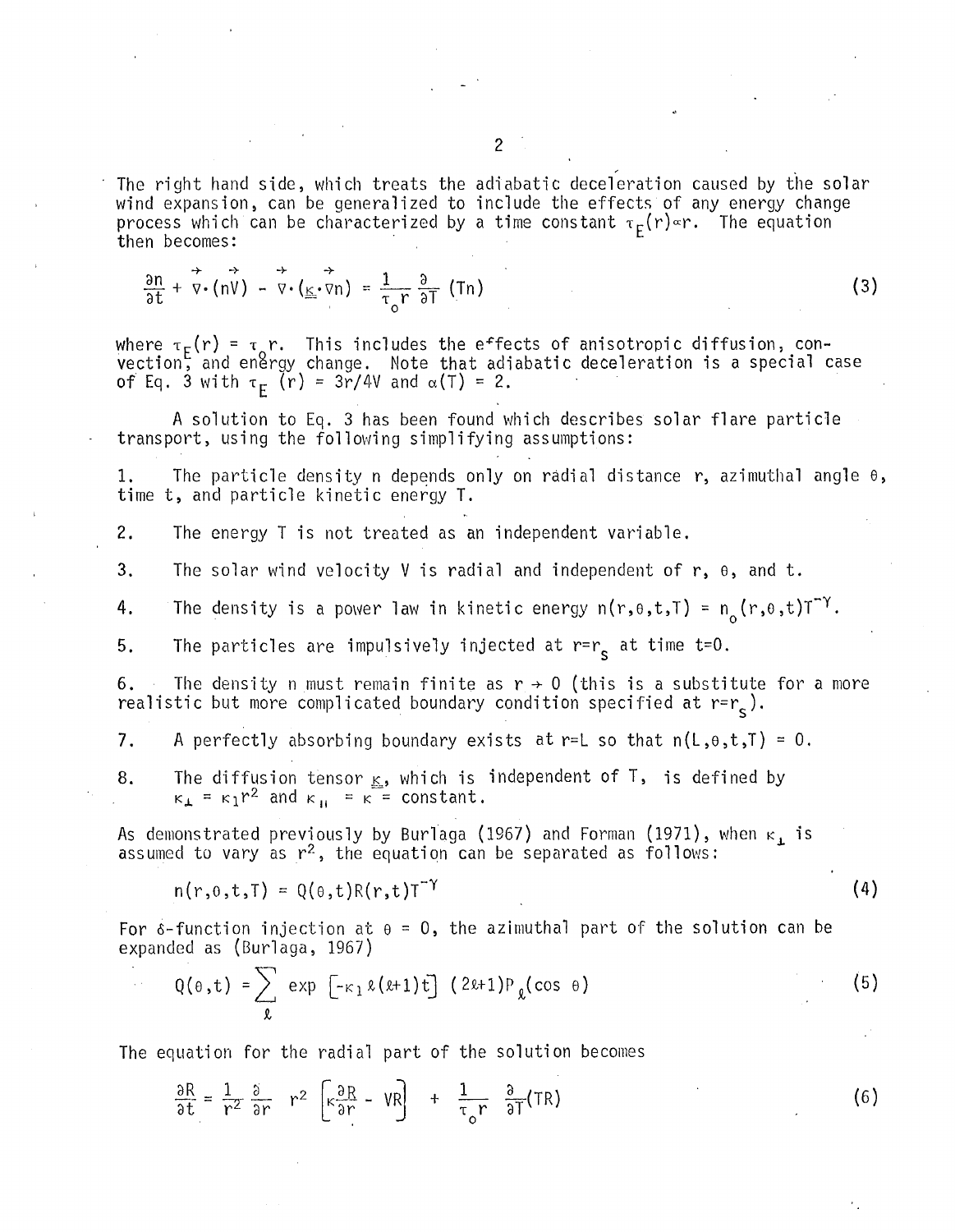where the terms relating to diffusion, convection, and energy change are still clearly evident.

The new result presented here involves the following eigenvalue expansion for the solution to Equation 6:

$$
R(r,t) = A \frac{\exp\left(V(r-r_s)/2\kappa\right)}{rr_s} \sum_{n=1}^{\infty} \frac{F_o\left(\beta/2\alpha_n^{\frac{1}{2}}, \alpha_n^{\frac{1}{2}} r_s\right) F_o\left(\beta/2\alpha_n^{\frac{1}{2}}, \alpha_n^{\frac{1}{2}} r\right)}{N_n} e^{-t/\tau_n}
$$
 (7)

. where Fo(n,x) is the regular Coulomb wave function (Abramowitz and Stegun, 1964), and the  $\alpha_{n}$  are defined by the eigenvalue equation Fo( $\beta/2\alpha_{n}^{\prime 2}$ ,  $\alpha_{n}^{\prime 2}$  L) = 0. The other parameters are defined as follows:

$$
\beta = V(2C-1)/\kappa \tag{8}
$$

$$
C = 1 + (\gamma - 1)/2V_{\tau}
$$
 (9)

$$
\tau_n = 4\kappa/(4\kappa^2\alpha_n + V^2)
$$
 (10)

$$
N_n = \int_{0}^{L} \left[ F_0 \left( \frac{\beta}{2\alpha_n^2}, \alpha_n^{\frac{1}{2}} x \right) \right]^2 dx
$$
 (11)

The constant A is an arbitrary normalization determined by the number of particles injected. In the limit as  $V \rightarrow 0$ , this solution reduces to  $\infty$ 

$$
R(r,t) = \frac{2A}{rr_sL} \sum_{n=1}^{\infty} \sin\left(\frac{n\pi r_s}{L}\right) \sin\left(\frac{n\pi r}{L}\right) \exp\left(-\frac{n^2\pi^2\kappa t}{L^2}\right)
$$
 (12)

which is identical to the ADB solution obtained by Burlaga (1967).

3. The Behavior of the Solution. Figure 1 shows the time profile of the solution at  $r = 1$  AU for typical values of the parameters. The total solution  $n(t)$  is the product of the radial part R(t) and the azimuthal part Q( $0^t$ ,t), with the transformation  $\theta^+ = \theta_0 + \Omega$  t included to describe the effects of corotation. In this example  $\theta_{o}$  =-100°, which corresponds to a flare position of ~55° E solar longitude. Figure 1 clearly demonstrates that the radial part of the solution yields rise times of  $~10$  h and decay time constants of  $~25$  h using a reasonable value for  $\kappa_{\rm H}$  .

It can be seen from Equation 7 that at large times the first term in the expansion dominates and the time profile decays exponentially with  $\tau_{DEC} = \tau_1$ . This decay time constant is a function of the solar wind velocity V, the diffusion coefficient  $K_{\rm H}$ , the outer boundary position L, and the energy-change parameter<br>C. As expected,  $\tau_{\rm DEC} \propto 1/\kappa_{\rm H}$  for large values of  $\kappa_{\rm H}$  as the solution approaches<br>Burlaga's model.

4. Comparison with Spacecraft Measurements. A preliminary comparison of the new solution has been made with actual measurements of solar flare particle time profiles. Although we have not yet optimized the values of all the parameters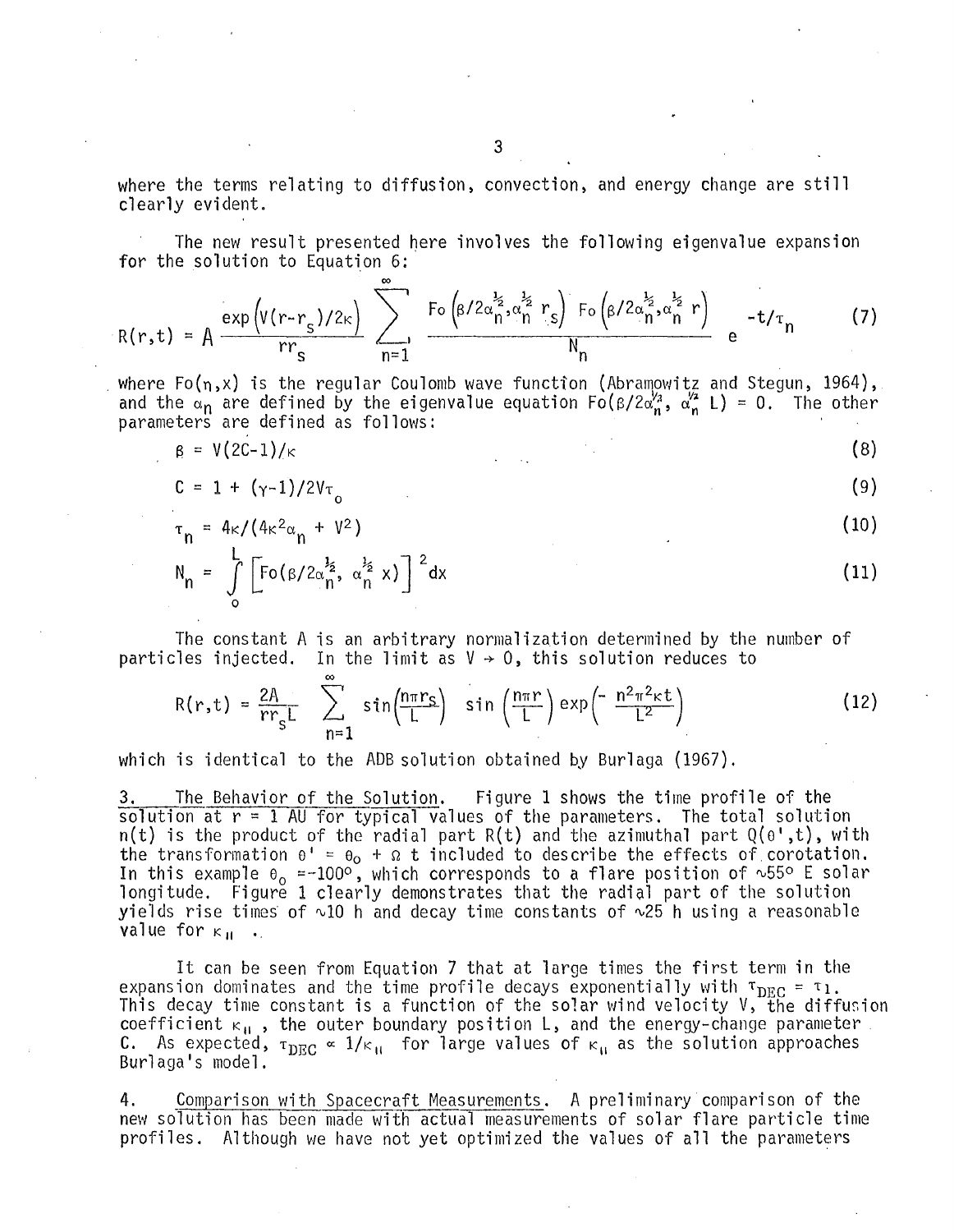

Fig. 1. The density n(t) predicted by the solution is shown as a function of time. The radial part R(t) of the solution and the azimuthal  $Q(\theta^*,t)$  are shown separately.

involved, reasonable estimates have been made, and the resulting fits to the actual data are shown in Figures 2 and 3.

The 7 June 1969 event, shown in Figure 2, has a time-to-maximum of  $\sim$ 40 h, due to the  $\sim$ 100° distance in solar longitude between the flare and  $\kappa_{\rm H}$   $\sim$ 7.5x10<sup>20</sup> - 1.0x10<sup>21</sup> cm<sup>2</sup>/sec,  $\kappa_{\perp}$  ~3x10<sup>20</sup> cm<sup>2</sup>/sec, C ~1.4 - 1.8, L = 2.3 AU,  $\theta_{\rm o}$  =-100 $\circ$ . the direct-connected field line. Consequently, the rise of the event is largely determined by the time profile of the  $Q(e',t)$  function while the decay phase is defined by the radial function  $R(t)$  (see Figure 1). The model approximates the observed profiles quite well using L = 2.3 AU and values of  $\kappa_{\rm H} \sim 8 \times 10^{20}$  cm<sup>2</sup>/sec.

The 2 November 1969 event, which occurred at 90<sup>°</sup> W solar longitude, is separated by only  $\sim$ 35° from the direct-connected field line and therefore has a much more rapid rise. Figure 3 demonstrates that reasonable fits can be achieved using  $L = 2.3$  AU for energies from 1 to 70 MeV. It should be emphasized that for this November event the radial part of the solution alone determines the principal features of both the rise and decay, and that this event thus provides a critical test for the solution presented here.



Fig. 2. Comparison of the calculated flux profile (solid lines) with solar flare event observations. The followtng values of the parameters were used:

4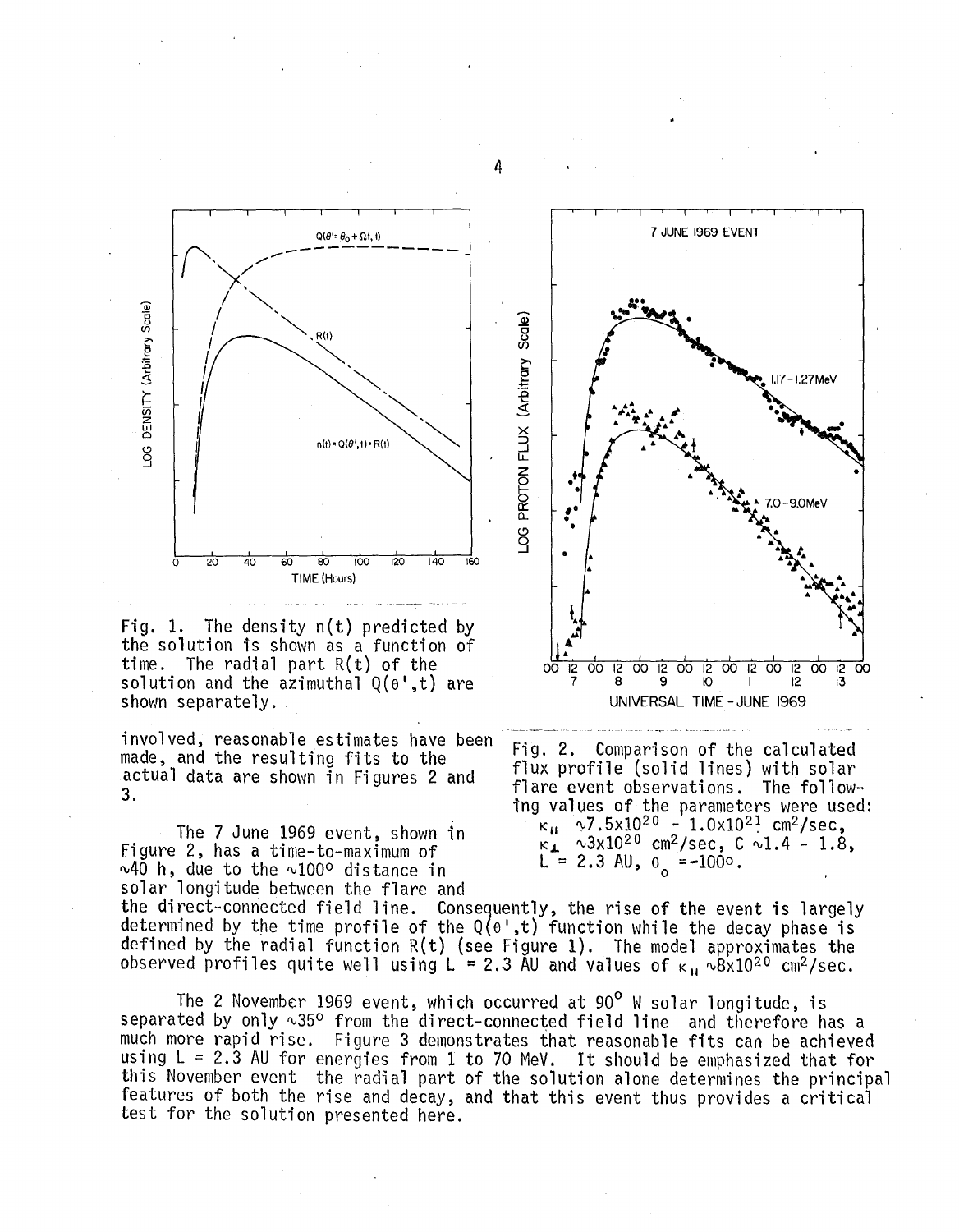5. Conclusion. The new work<br>presented here consists of re-solving the differential equation for the radial part of the particle propagation, using  $\kappa_{\rm H}$  = constant, and including the effects of convection and energy change that are known to be important at low energies. In every other respect the assumptions made are the same as those used by Burlaga and Forman. Although the detailed dependence of the solution on all of the parameters has not been completely investigated, the preliminary results reported here show that the solution can reproduce both the rise and decay phases of actual flare . data quite we 11.

It has already been shown that a solution with  $K_{11}$  ar describes the decay profile quite well, but predicts  $\overline{5}$ <br>a rise which is longer than the 5 - 15 · a.<br>hours frequently observed (Forman, 1971).  $\overline{9}$ <br>The rise profile is very sensitive to hours frequently observed (Forman, 1971).<br>The rise profile is very sensitive to the value of  $\kappa_{11}$  near the sun, since diffusion is the principal mode of particle transport early in a flare event. Since the present solution describes both the rise and decay phase of a flare event, there is an indication that the actual behavior of  $\kappa_{\rm H}$  inside 1 AU is better approxi-<br>mated by  $\kappa_{\rm H}$  = constant than by  $K_{\mathbf{H}} \propto \mathbf{r}$ .

. This solution also inciudes the effects of adiabatic deceleration, convection, and a non-adiabatic that further comparisons with data may<br>provide a more thorough evaluation of interplanetary acceleration and deceleration processes.

6. Acknowledgments. We are grateful  $C \sim 1.1$ ,  $L = 2.3AU$ ,  $\theta_{\circ} = +35^{\circ}$ . 6. Acknowledgments. We are grateful<br>to R. E. Vogt who has been intimately

involved with the OG0-6 experiment. We also appreciate useful discussions with J. R. Jokipii and S. S. Murray. This work was supported in part by the National Aeronautics and Space Administration under Contract No. NAS5-9312 and Grant Nos. NGR-05-002-160 and NGL 05-002-007. One of us (J.E.L.) has received valuable support from an NDEA Fellowship and a NASA Traineeship.



Fig. 3. Comparison of the calculated flux profile (solid lines) with· solar flare event observations. The following values of the parameters were used:  $\kappa_{\rm H}$   $\sim$  2.5x10<sup>20</sup> - 1.6x10<sup>21</sup> cm<sup>2</sup>/sec  $\kappa_{\perp}^2$  ~1.5x10<sup>20</sup> - 1.4x10<sup>21</sup> cm<sup>2</sup>/sec,